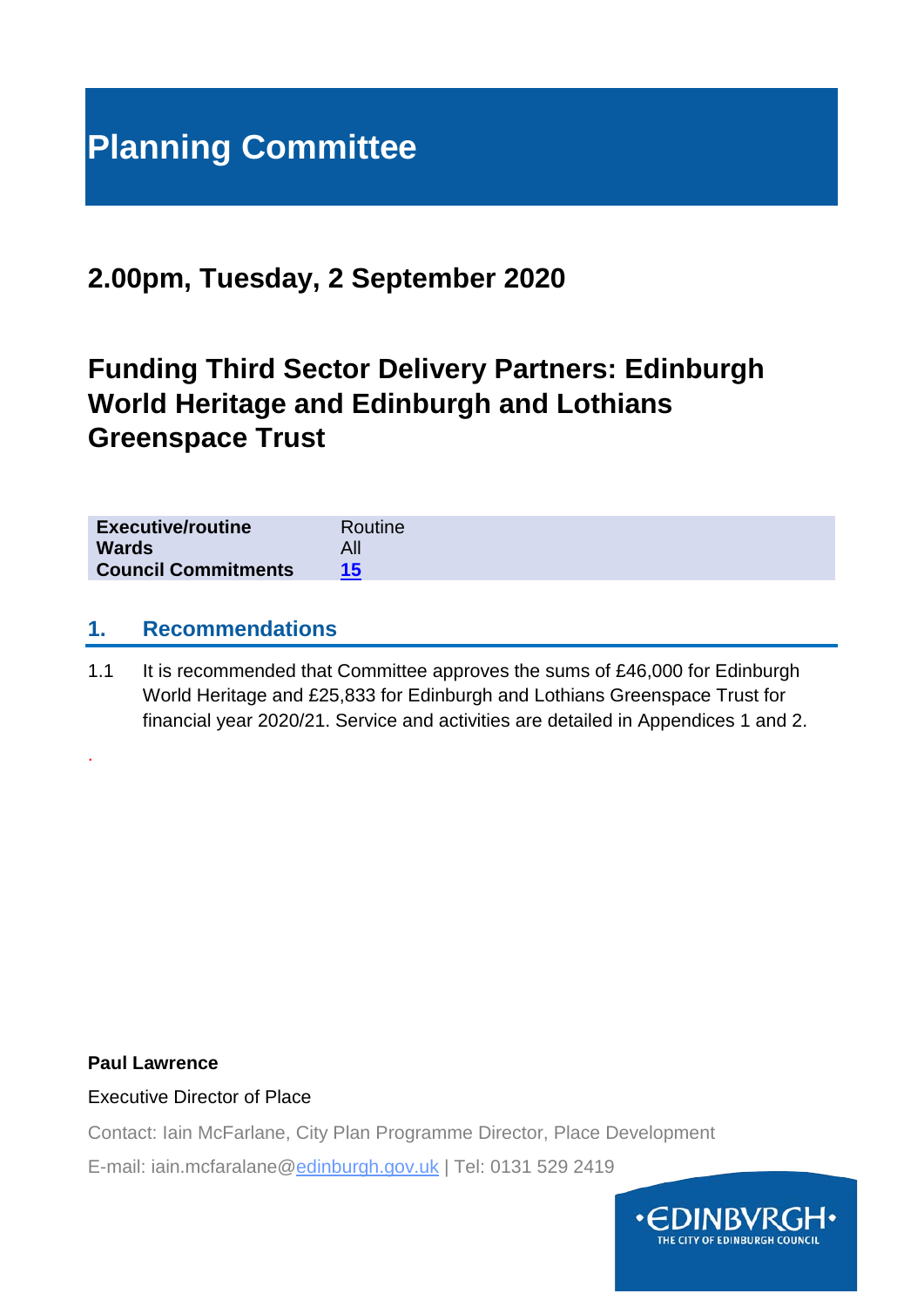# **Report**

# **Funding Third Sector Delivery Partners: Edinburgh World Heritage and Edinburgh and Lothians Greenspace Trust**

#### **2. Executive Summary**

2.1 A report was presented to Committee in [May 2019](https://democracy.edinburgh.gov.uk/Data/Planning%20Committee/20190515/Agenda/item_83_-_funding_third_sector_delivery_partners_edinburgh_world_heritage_and_edinburgh_and_lothians_greenspace_trust.pdf) seeking approval to enter into three-year service level agreements with Edinburgh World Heritage (EWH) and Edinburgh and Lothians Greenspace Trust (ELGT) for financial year 2019/20. It was also agreed that, subject to funds being available, similar levels of funding would be put forward for future years. This report seeks approval for funding for financial year 2020/21.

#### **3. Background**

- 3.1 The aims and objectives of EHW and ELGT are well aligned with the Council's planning and place-making objectives, to protect and enhance Edinburgh's built and natural heritage
- 3.2 At Planning Committee in [October 2018,](https://democracy.edinburgh.gov.uk/Data/Planning%20Committee/20181003/Agenda/item_71_-_new_arrangements_for_funding_third_sector_delivery_partners.pdf) approval was given for the use of service level agreements (SLA) as the mechanism for sustained partnership working with these third sector organisations.

#### **4. Main report**

- 4.1 Planning Committee agreed in [May 2019](https://democracy.edinburgh.gov.uk/Data/Planning%20Committee/20190515/Agenda/item_83_-_funding_third_sector_delivery_partners_edinburgh_world_heritage_and_edinburgh_and_lothians_greenspace_trust.pdf) to support a small number of third sector organisations via three-year SLAs. These organisations are in a unique position to partner with the Council to fulfil the obligations of the United Nations Educational, Scientific and Cultural Organisations (UNESCO) World Heritage Site Management Plan and the Council's commitment to improve the environment for communities.
- 4.2 The value of the programme is around £86,000 per annum. Most of these funds are allocated between EWH (£46,000) and ELGT (£25,833). The activities proposed to be delivered under these three-year SLAs were approved at Planning Committee in May 2019 and are detailed in Appendix 1 and 2.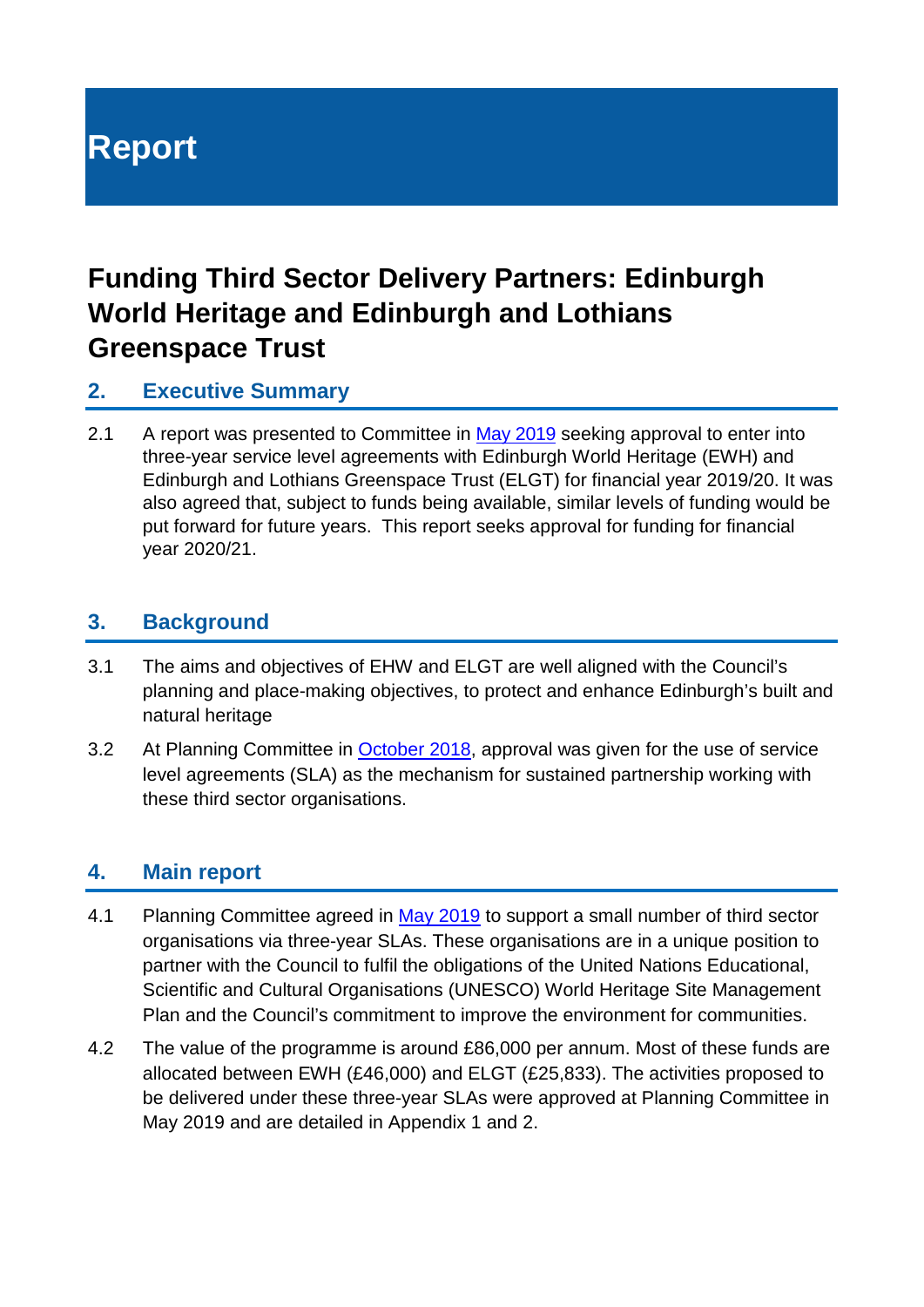- 4.3 Edinburgh World Heritage works in partnership with the Council and Historic Environment Scotland (HES) to implement the Old and New Towns of Edinburgh (ONTE) World Heritage Site Management Plan 2017/22, fulfilling the collective obligations to UNESCO and the World Heritage Site. The daily liaison and monitoring of delivery of the Management Plan is led by the ONTE WHS Site Coordinator who is based in the Planning Service. In addition, this year a member of EWH staff is being seconded one day a week, at their own cost, to work as part of the Planning Service to address Public Realm issues. The WHS Steering Group is chaired by the City Plan Programme Director.
- 4.4 ELGT delivers projects that enhance the quality of life for Edinburgh's communities by improving their local environment. It works with the Council, communities, agencies and partners to create sustainable, well-managed and accessible green spaces. It is an active member of the Edinburgh Biodiversity Partnership and Edinburgh Living Landscape.
- 4.5 The remainder of the funds are allocated under the scheme of delegation to organisations such as the Edinburgh Access Panel, Planning Aid for Scotland, The Wildlife Information Centre and the Cockburn Association to provide specified services in support of Planning Service objectives.

### **5. Next Steps**

5.1 The delivery of SLA's outputs will be overseen by the EWH Site Co-ordinator and other Planning officers. The Council is represented by elected members on the boards of both organisations and liaison and monitoring will be ongoing throughout the financial year. Annual reports will be required to be produced by both organisations.

## **6. Financial impact**

6.1 The cost of the SLAs requiring Committee approval in financial year 2020/21 will be £71,833. It is expected that cost associated with contract for EHW and ELGT for 2021/22 will continue to be around £72,000, subject to funds being available in the Council budget.

## **7. Stakeholder/Community Impact**

7.1 Consulting with the community is core to the work of both organisations. ELGT have Community Engagement officers employed to undertake engagement for each project the Trust delivers. EWH has strong links with communities in both the Old Town and New Town Conservation Areas. Whist these have been affected by Covid-19 restrictions, it is expected that these will resume for the remainder of the year.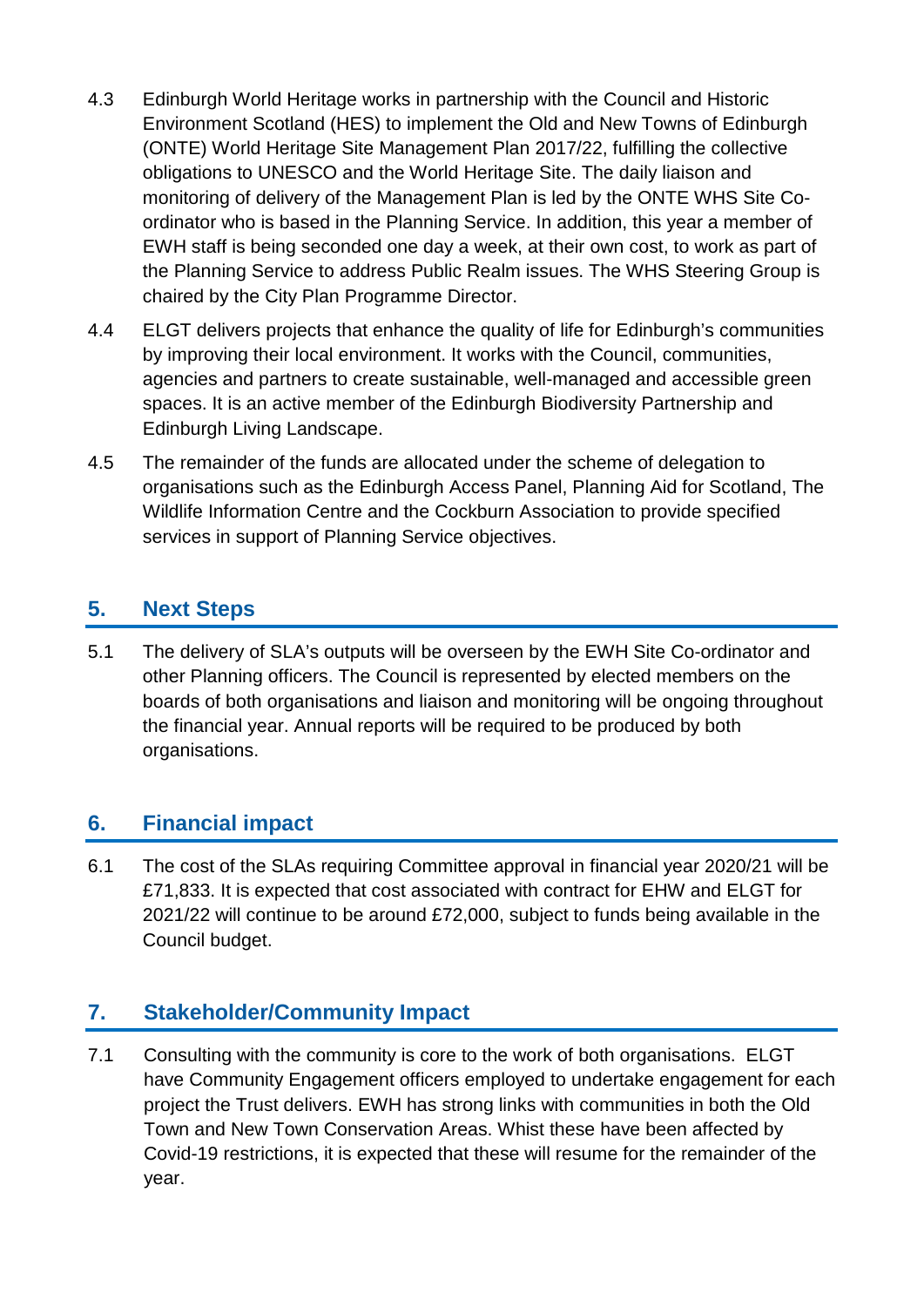## **8. Background reading/external references**

- 8.1 [Old and New Towns of Edinburgh World Heritage Site Management Plan 2017/22](https://ewh.org.uk/plan/)
- 8.2 [ELGT Strategy 2019/2024](http://www.elgt.org.uk/uploads/downloads/Strategic%20Plan%202019-2024.pdf)
- 8.3 Funding Third Sector Delivery Partners Edinburgh World Heritage and Edinburgh and Lothians Greenspace Trust

## **9. Appendices**

- 9.1 Appendix 1 Edinburgh World Heritage Trust Service Level Agreement Outcomes.
- 9.2 Appendix 2 Edinburgh and Lothians Greenspace Trust Service Level Agreement Outcomes.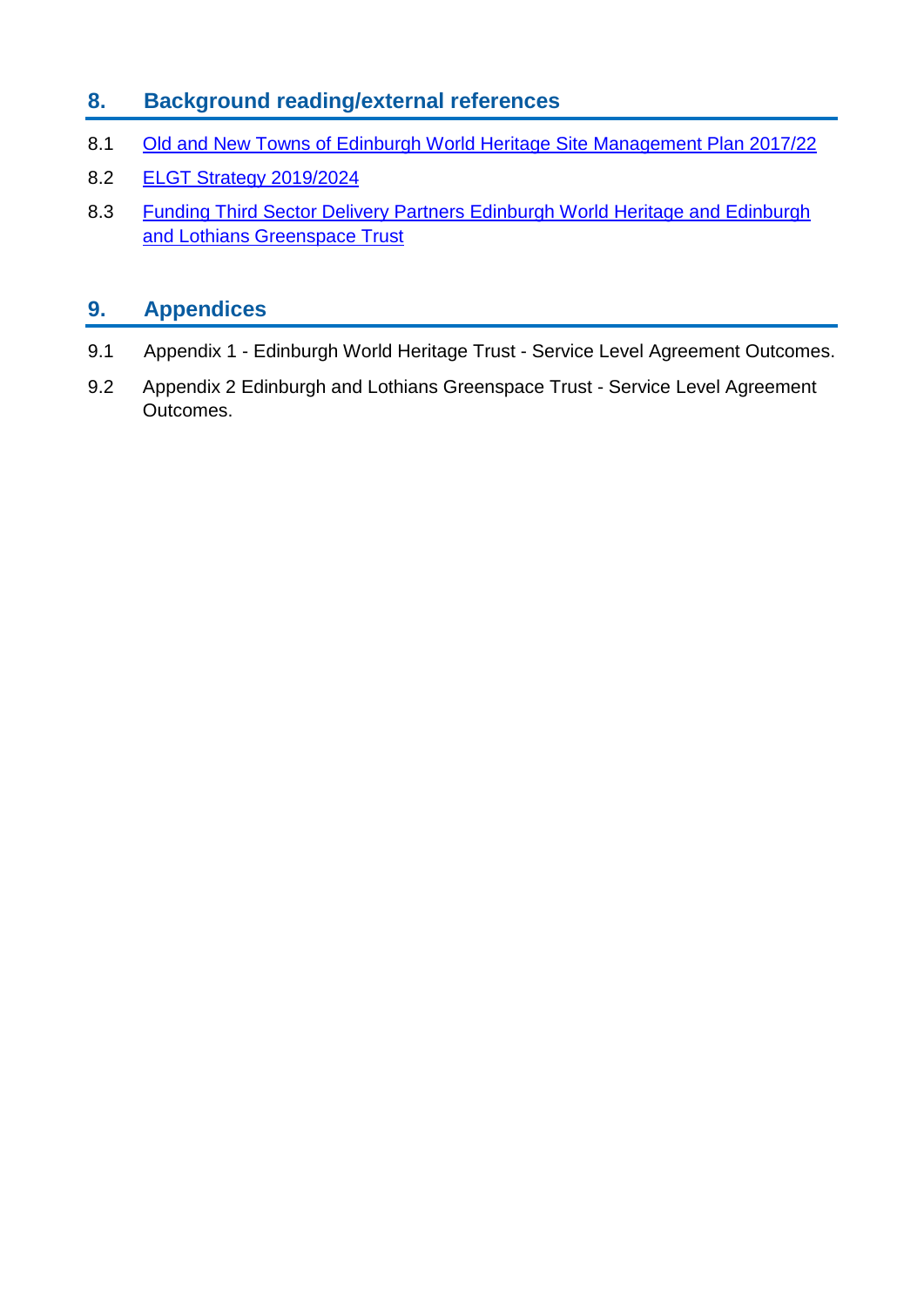#### **Appendix 1 - Edinburgh World Heritage Trust - Service Level Agreement Outcomes**

**Old and New Towns of Edinburgh World Site Heritage Management Plan 2017/22 Outcomes of Service Level Agreement with City of Edinburgh Council 2019/22**

| <b>Goals and</b><br><b>Objectives</b>                                                                                    | <b>Stakeholders</b>                                                                                                                        | Service, activities and<br>tactics                                                                                                                                                                                                                                                                                                                                            | <b>Assumptions</b>                                                                                                                                                                                                                                                                                        | <b>Roles and</b><br>resources                                                                                                                                                                                                          | <b>Targets and outcomes</b>                                                                                                                                                       |
|--------------------------------------------------------------------------------------------------------------------------|--------------------------------------------------------------------------------------------------------------------------------------------|-------------------------------------------------------------------------------------------------------------------------------------------------------------------------------------------------------------------------------------------------------------------------------------------------------------------------------------------------------------------------------|-----------------------------------------------------------------------------------------------------------------------------------------------------------------------------------------------------------------------------------------------------------------------------------------------------------|----------------------------------------------------------------------------------------------------------------------------------------------------------------------------------------------------------------------------------------|-----------------------------------------------------------------------------------------------------------------------------------------------------------------------------------|
| 1. Delivery of the<br><b>WHS</b><br>Management Plan                                                                      | <b>World Heritage</b><br><b>Site Steering</b><br>Group<br><b>CEC</b><br><b>HES</b><br><b>UNESCO</b><br><b>Residents</b><br><b>Visitors</b> | EWH will:<br>Lead and support on<br>$\bullet$<br>the implementation of<br>actions (see below)<br>Prepare, attend and<br>$\bullet$<br>follow-up at WHS<br><b>Steering Group and</b><br>other relevant<br>meetings                                                                                                                                                              | EWH will work with CEC and<br>HES to locate funding for<br>other actions. This may<br>necessitate a joint mandate<br>from CEC and HES to act on<br>behalf of the partnership in<br>creating funding<br>opportunities and EWH<br>welcomes the opportunity to<br>discuss this further with all<br>partners. | The resourcing required to<br>deliver this will include:<br>Director (0.05 FTE)<br>$\bullet$<br><b>Head of External</b><br>$\bullet$<br>Relations (0.05 FTE)                                                                           | Implementation of<br>actions (see below)<br>Implementation of<br>actions from WHS<br><b>Steering Group</b><br>meetings                                                            |
| 2. Advice on<br>Outstanding<br><b>Universal Value</b><br>(WHS<br>Management Plan<br>actions 6, 7, 14,<br>16, 19, 21, 28) | <b>CEC</b><br><b>HES</b><br><b>Residents</b>                                                                                               | EWH will provide advice<br>to CEC Members and<br>Officers in relation to<br><b>Outstanding Universal</b><br>Value, principally in<br>relation to:<br>Planning<br>applications (as set<br>out in the Protocol<br>for the<br>Consideration of<br>OUV in the Planning<br>Process)<br>Public realm and<br>$\bullet$<br>streetscape,<br>including on traffic<br>reduction projects | EWH will work with CEC<br>and HES, in accordance<br>with the Protocol for the<br>Consideration of OUV in the<br><b>Planning Process.</b><br><b>EWH requires CEC's</b><br>continued active engagement<br>and appropriate internal<br>coordination.                                                         | The resourcing required<br>to deliver this is:<br>Director (0.1 FTE)<br>$\bullet$<br><b>World Heritage Site</b><br>$\bullet$<br>Project Manager (0.3<br>FTE)<br>Substantive work outwith<br>these areas will be<br>charged separately. | Number of<br>$\bullet$<br>planning<br>applications<br>Number of public<br>$\bullet$<br>realm and<br>streetscape<br>consultations<br>Policy development<br>$\bullet$<br>and change |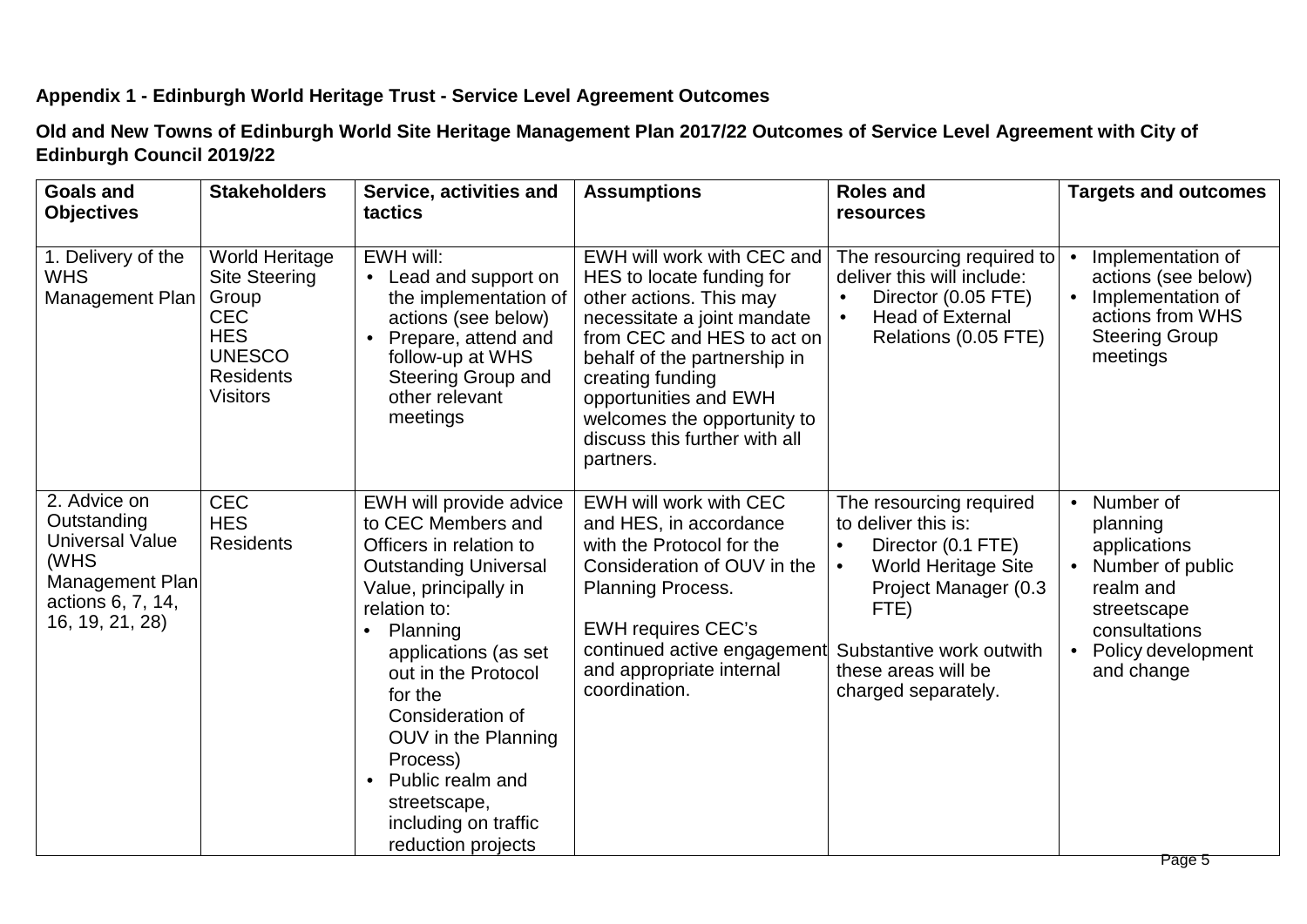| <b>Goals and</b><br><b>Objectives</b>                                | <b>Stakeholders</b>                                         | Service, activities and<br>tactics                                                                                                                                                                                                                                                                                                                                                  | <b>Assumptions</b>                                                                                                                                                                                                                                                                  | <b>Roles and</b><br>resources                                                                                                                                                                                                                                                                 | <b>Targets and outcomes</b>                                                                                                                            |
|----------------------------------------------------------------------|-------------------------------------------------------------|-------------------------------------------------------------------------------------------------------------------------------------------------------------------------------------------------------------------------------------------------------------------------------------------------------------------------------------------------------------------------------------|-------------------------------------------------------------------------------------------------------------------------------------------------------------------------------------------------------------------------------------------------------------------------------------|-----------------------------------------------------------------------------------------------------------------------------------------------------------------------------------------------------------------------------------------------------------------------------------------------|--------------------------------------------------------------------------------------------------------------------------------------------------------|
|                                                                      |                                                             | and<br>pedestrianisation<br>Policy development<br>$\bullet$<br>and change                                                                                                                                                                                                                                                                                                           |                                                                                                                                                                                                                                                                                     |                                                                                                                                                                                                                                                                                               |                                                                                                                                                        |
| 3. Grants and<br>Support<br>(WHS<br>Management<br>Plan actions 2, 3) | <b>CEC</b><br><b>HES</b><br>Residents of<br><b>ONTE WHS</b> | EWH will deliver the<br><b>Conservation Funding</b><br>Programme.<br><b>EWH's key priorities</b><br>for the 2018-21 HES<br>funding period are:<br>• Tenements<br>Shopfronts<br>The Twelve Closes<br>programme<br>Criteria for applicants<br>include areas of social<br>deprivation.<br>EWH also expects to be<br>involved in a number of<br><b>World Heritage Site</b><br>projects. | Since CEC capital funding<br>for this ceased in 2015,<br>HES has provided 100% of<br>the capital costs, as well as<br>most (90%) of the<br>operational costs.<br><b>EWH requires CEC's active</b><br>engagement and<br>appropriate internal<br>coordination to support<br>delivery. | The resourcing required<br>to deliver this is (CEC<br>funding will contribute<br>7% operational costs<br>only):<br>Conservation<br>$\bullet$<br><b>Funding Programme</b><br>Manager (0.2 FTE)<br>Grants Officer /<br>$\bullet$<br><b>World Heritage Site</b><br>Projects Officer (0.1<br>FTE) | Number of<br>$\bullet$<br><b>Tenements</b><br>Number of<br>$\bullet$<br>Shopfronts<br>Implementation of<br>$\bullet$<br>the Twelve Closes<br>programme |
| 4. Maintenance<br>(WHS<br>Management<br>Plan action 1)               | <b>CEC</b><br><b>HES</b><br>Residents of<br><b>ONTE WHS</b> | As part of the<br><b>Conservation Funding</b><br>Programme, EWH will:<br>Provide support to<br>owners and                                                                                                                                                                                                                                                                           | <b>EWH requires CEC's active</b><br>engagement and<br>appropriate internal<br>coordination to support<br>delivery.                                                                                                                                                                  | The resourcing required<br>to deliver this is covered<br>by item 3                                                                                                                                                                                                                            | Number of<br>$\bullet$<br>maintenance<br>awareness activities<br>Number of<br>people engaged                                                           |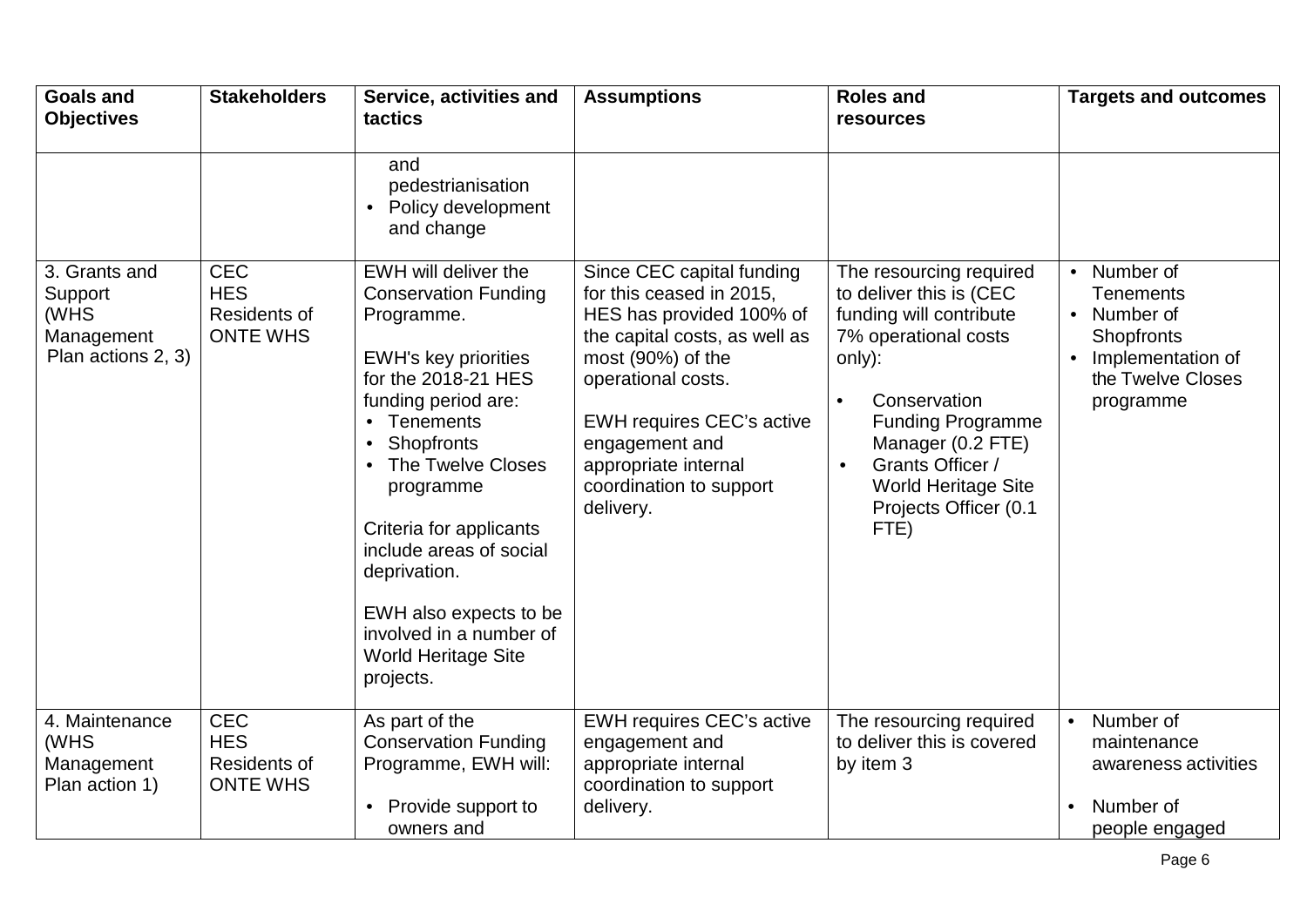| <b>Goals and</b><br><b>Objectives</b>                             | <b>Stakeholders</b>                          | Service, activities and<br>tactics                                                                                                                                                                                                                                                | <b>Assumptions</b>                                                                                                                | <b>Roles and</b><br>resources                                            | <b>Targets and outcomes</b>                                                                                                                                            |
|-------------------------------------------------------------------|----------------------------------------------|-----------------------------------------------------------------------------------------------------------------------------------------------------------------------------------------------------------------------------------------------------------------------------------|-----------------------------------------------------------------------------------------------------------------------------------|--------------------------------------------------------------------------|------------------------------------------------------------------------------------------------------------------------------------------------------------------------|
|                                                                   |                                              | communities on<br>maintenance<br><i>issues</i><br>Provide educational<br>events and materials<br>Deliver training<br>$\bullet$<br>events                                                                                                                                          | EWH will continue to<br>work with partners<br>including:<br><b>Edinburgh ADAPTS</b><br>$\bullet$<br>Community groups<br>$\bullet$ |                                                                          |                                                                                                                                                                        |
| 5. Traditional<br>Skills (WHS<br>Management<br>Plan action<br>22) | <b>CEC</b><br><b>HES</b><br><b>Residents</b> | EWH will promote and<br>create opportunities to<br>support traditional skills,<br>supporting employability<br>and the skills pipeline,<br>as part of the<br><b>Conservation Funding</b><br>Programme and through<br>events such as the<br><b>Traditional Building</b><br>Festival | EWH will work with<br>partners including HES,<br><b>CEC, the Traditional</b><br><b>Building Forum and</b><br>apprentices          | The resourcing required<br>to deliver this is covered<br>by item 3       | Number of<br>$\bullet$<br>traditional skills<br>activities<br>Number of<br>$\bullet$<br>people engaged<br>Number of<br>$\bullet$<br>apprentices working<br>on projects |
| 6. Energy<br>efficiency<br>(WHS<br>Management<br>Plan action 11)  | <b>CEC</b><br><b>HES</b><br><b>Residents</b> | EWH will continue to<br>with CEC to deliver<br><b>Scotland's Energy</b><br><b>Efficiency Programme</b><br>(SEEP) at the Sir Basil<br>Spence Canongate<br><b>Housing Development.</b>                                                                                              | <b>EWH requires CEC's</b><br>continued active<br>engagement and<br>appropriate internal<br>coordination to support<br>delivery.   | The resourcing required<br>to deliver this is covered<br>by SEEP funding | Delivery of successful<br>$\bullet$<br>project<br>Engagement with<br>$\bullet$<br>owners and<br>community                                                              |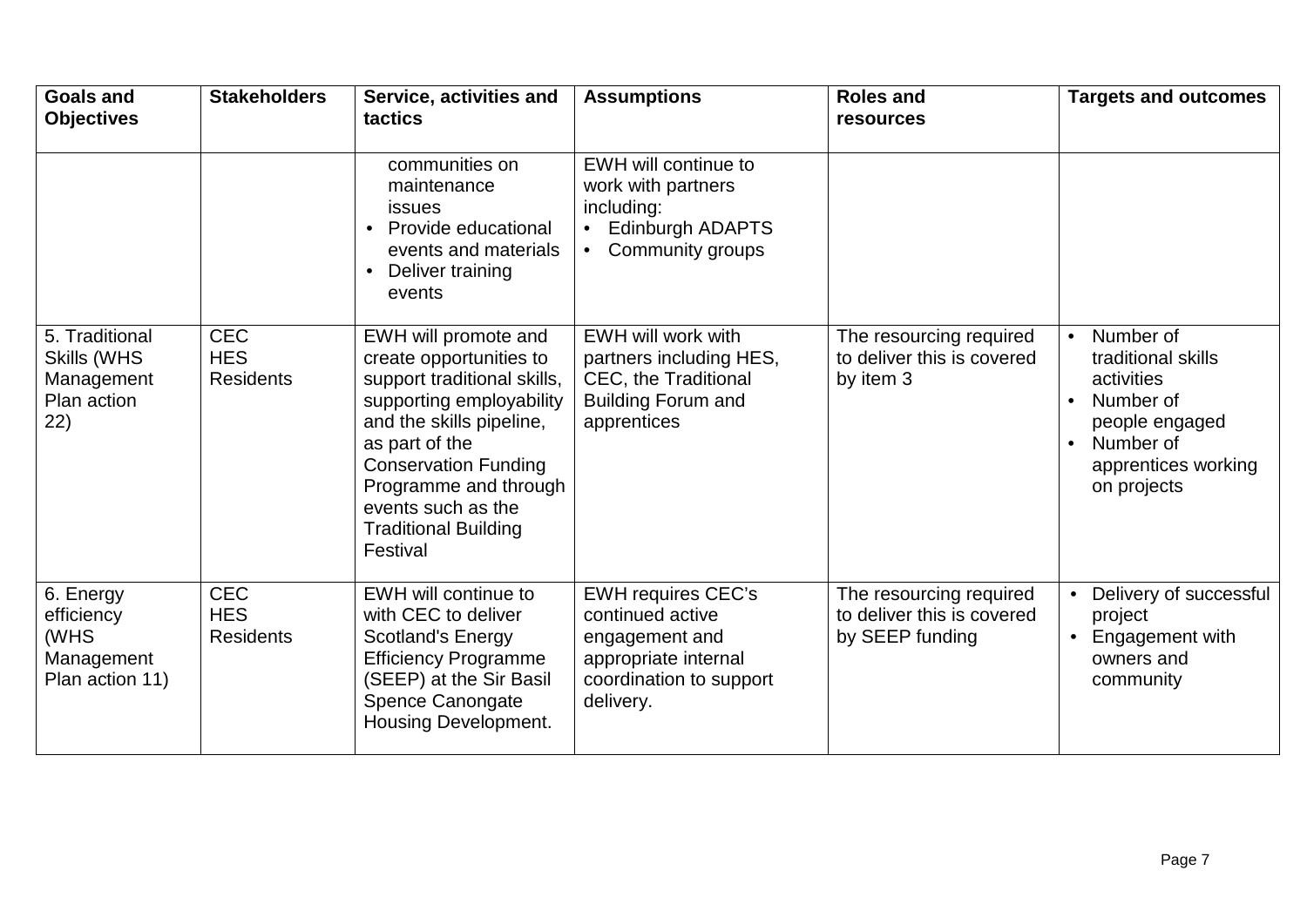## **Appendix 2**

## **Edinburgh and Lothians Greenspace Trust Strategy 2019/24 Outcomes of Service Level Agreement with City of Edinburgh Council**

| <b>Goals and Objectives</b>                                                                                                                                      | <b>Stakeholder</b>                                                                                                                                                                                                                                                                   | <b>Service, activities</b><br>and tactics                                                                                                                                                                                                                                                                                      | <b>Assumptions</b>                                                    | <b>Roles and</b><br><b>resources</b>       | <b>Targets and</b><br>outcomes                                                               |
|------------------------------------------------------------------------------------------------------------------------------------------------------------------|--------------------------------------------------------------------------------------------------------------------------------------------------------------------------------------------------------------------------------------------------------------------------------------|--------------------------------------------------------------------------------------------------------------------------------------------------------------------------------------------------------------------------------------------------------------------------------------------------------------------------------|-----------------------------------------------------------------------|--------------------------------------------|----------------------------------------------------------------------------------------------|
| Develop policies,<br>strategies and<br>projects for park,<br>greenspace,<br>biodiversity and<br>landscape<br>improvements in the<br>city and the wider<br>region | In partnership with<br>CEC and other<br>stakeholders,<br>including:<br><b>Scottish Wildlife</b><br>Trust<br><b>Scottish Natural</b><br>Heritage<br><b>Edinburgh University</b><br><b>NHS Lothian</b><br>Forestry<br><b>Commission Scottish</b><br>Enterprise and other<br>Landowners | Contribute to and<br>partner in wider<br>initiatives which help<br>Edinburgh deliver its<br>policies and<br>commitments, including<br><b>Edinburgh Biodiversity</b><br>Action Plan, Edinburgh<br>Living Landscape,<br>Central Scotland Green<br>Network, Pentland Hills<br>Regional Park and<br>Sustainable Edinburgh<br>2020. | There is buy in from<br>stakeholder<br>organisations                  | Chief Executive,<br><b>Project Manager</b> | Development and<br>delivery of action plans                                                  |
| 2. Create more<br>biodiverse and<br>healthy quality<br>environments to<br>mitigate against<br>climate change<br>through green<br>infrastructure.                 | In partnership with<br>CEC and other local<br>stakeholders.                                                                                                                                                                                                                          | Deliver a programme of<br>greenspace<br>improvements across<br>Edinburgh to aid the<br>Locality Improvement<br><b>Plans</b>                                                                                                                                                                                                    | Better quality<br>greenspaces<br>encourage more<br>people to use them | Project and<br>Fundraising<br>Managers     | Improvement in the<br>local environment.<br>Deliver quality green<br>infrastructure projects |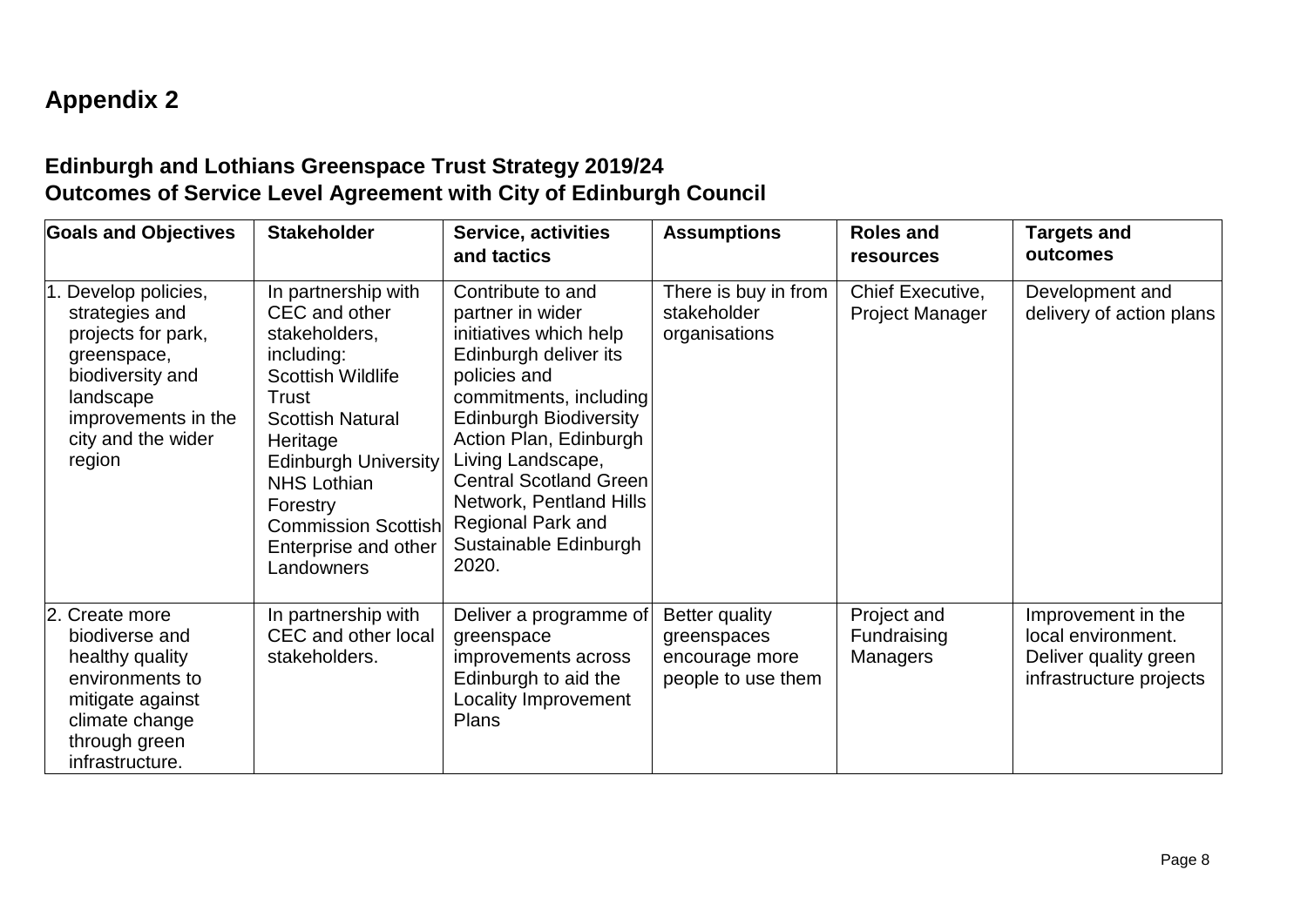| <b>Goals and Objectives</b>                                                                                                                                                                          | <b>Stakeholder</b>                                                                  | Service, activities<br>and tactics                                                                                                | <b>Assumptions</b>                                                        | <b>Roles and</b><br><b>resources</b> | <b>Targets and</b><br>outcomes                                                                                                                                                                                        |
|------------------------------------------------------------------------------------------------------------------------------------------------------------------------------------------------------|-------------------------------------------------------------------------------------|-----------------------------------------------------------------------------------------------------------------------------------|---------------------------------------------------------------------------|--------------------------------------|-----------------------------------------------------------------------------------------------------------------------------------------------------------------------------------------------------------------------|
| 3. Increase access to<br>greenspaces through<br>off road active travel<br>routes that bring<br>benefits in terms of<br>reduced carbon<br>emissions and<br>greater rates of<br>physical activity      | <b>CEC Active Travel</b><br>Team, cycling<br>groups, Local<br>communities           | Develop and deliver<br>new and improved<br>active travel off road<br>routes                                                       | If there are more<br>routes then more<br>people will use<br>them.         | <b>Project Manager</b>               | Increase in use of<br>active travel through<br>counters and surveys.<br>Overcome some of the<br>obstacles that people<br>face which prevent<br>them from choosing<br>active ways of<br>travelling within the<br>city. |
| 4. Champion the role<br>that greenspaces and<br>the natural<br>environment play in<br>delivering positive<br>social, economic and<br>environmental<br>benefits through<br>placemaking<br>activities. | Local community<br>organisations,<br>housing providers,<br>and residents'<br>groups | Deliver local initiatives<br>including landscaping<br>and gardening projects.<br><b>Contribute to Local</b><br>Development Plans. | There is access to<br>vacant and derelict<br>land to make<br>improvements | <b>Project Team</b>                  | <b>Greater investment</b><br>in neighbourhoods.<br>Prioritising places and<br>neighbourhoods<br>which offer significant<br>benefits in terms of<br>improving people's<br>visual surroundings.                         |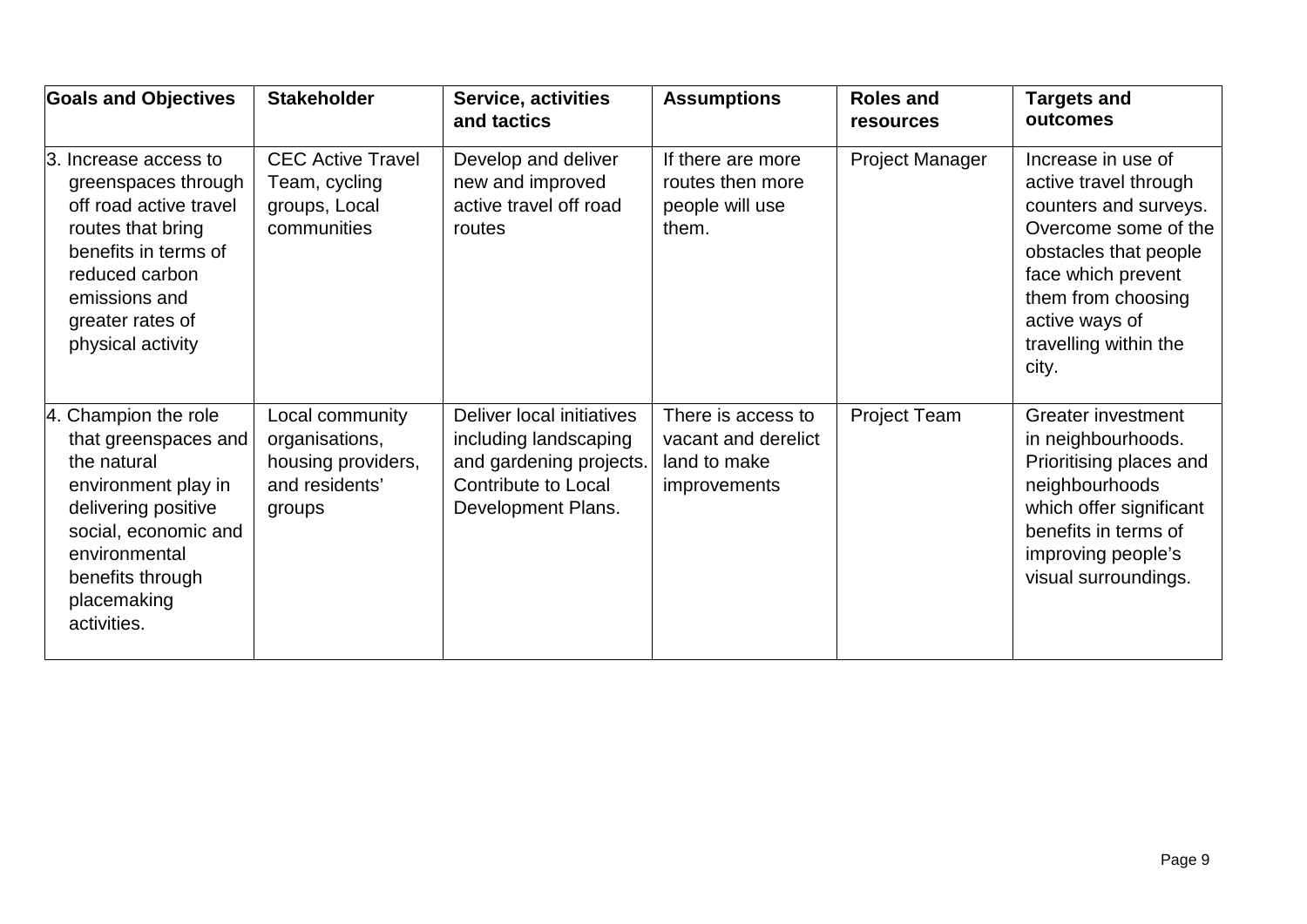| Local communities,<br>Run community events<br>Engaged local<br><b>Community Project</b><br>5. Promote community<br>safety and increase<br>schools and<br>and activities with a<br><b>Officers</b><br>families and young<br>incidents. Deliver<br>focus on SIMD areas<br>community cohesion<br>community groups<br>people.<br>outdoor learning<br>through better<br>which include litter<br>maintained local<br>picks and outdoor<br>learning.<br>greenspaces and<br>understanding of the<br>woodlands<br>value that the natural<br>the development of<br>WIAT projects.<br>6. Foster healthy<br>Local communities<br>Increasing the value Community Project<br>More people using<br>Run engagement<br>projects and events<br>attached to<br><b>Officers</b><br>lifestyles where more<br>including community<br>greenspaces which<br>people value their<br>councils<br>including nature walks,<br>improve their health<br>greenspaces results<br>physical activity<br>in them being better<br>greenspaces through<br>greater appreciation<br>programmes and<br>respected and<br>of nature and being<br>woodland activities<br>looked after.<br>and experiencing the<br>outdoors<br>natural environment.<br>Provide a wide range of<br>Supporting and<br>Encourage greater<br>Local communities<br>There is community<br><b>Community Project</b><br><b>Officers</b><br>community ownership<br>opportunities to<br>buy in<br>empowering local<br>and volunteers<br>of local open spaces<br>encourage ongoing<br>through community<br>maintenance and<br>with nature by<br>becoming actively<br>engagement.<br>improvement through<br>environmental<br>Improving and<br>involved in local<br>developing local<br>enhancements and<br>greenspace projects.<br>greenspaces, parks,<br>volunteering<br>Improving access to<br>woodlands and other<br>enhance green<br>outside spaces. | <b>Goals and Objectives</b> | <b>Stakeholder</b> | <b>Service, activities</b><br>and tactics | <b>Assumptions</b> | <b>Roles and</b><br><b>resources</b> | <b>Targets and</b><br>outcomes                                                                                                  |
|---------------------------------------------------------------------------------------------------------------------------------------------------------------------------------------------------------------------------------------------------------------------------------------------------------------------------------------------------------------------------------------------------------------------------------------------------------------------------------------------------------------------------------------------------------------------------------------------------------------------------------------------------------------------------------------------------------------------------------------------------------------------------------------------------------------------------------------------------------------------------------------------------------------------------------------------------------------------------------------------------------------------------------------------------------------------------------------------------------------------------------------------------------------------------------------------------------------------------------------------------------------------------------------------------------------------------------------------------------------------------------------------------------------------------------------------------------------------------------------------------------------------------------------------------------------------------------------------------------------------------------------------------------------------------------------------------------------------------------------------------------------------------------------------------------------------------------------------------------------------------------|-----------------------------|--------------------|-------------------------------------------|--------------------|--------------------------------------|---------------------------------------------------------------------------------------------------------------------------------|
|                                                                                                                                                                                                                                                                                                                                                                                                                                                                                                                                                                                                                                                                                                                                                                                                                                                                                                                                                                                                                                                                                                                                                                                                                                                                                                                                                                                                                                                                                                                                                                                                                                                                                                                                                                                                                                                                                 |                             |                    |                                           |                    |                                      | Reduction in anti-social<br>activities to encourage<br>greater awareness and<br>environment brings for<br>young people. Develop |
|                                                                                                                                                                                                                                                                                                                                                                                                                                                                                                                                                                                                                                                                                                                                                                                                                                                                                                                                                                                                                                                                                                                                                                                                                                                                                                                                                                                                                                                                                                                                                                                                                                                                                                                                                                                                                                                                                 |                             |                    |                                           |                    |                                      | and wellbeing. Deliver<br>opportunities for visiting                                                                            |
|                                                                                                                                                                                                                                                                                                                                                                                                                                                                                                                                                                                                                                                                                                                                                                                                                                                                                                                                                                                                                                                                                                                                                                                                                                                                                                                                                                                                                                                                                                                                                                                                                                                                                                                                                                                                                                                                                 |                             |                    |                                           |                    |                                      | communities to connect<br>corridors and networks.<br>Page 10                                                                    |